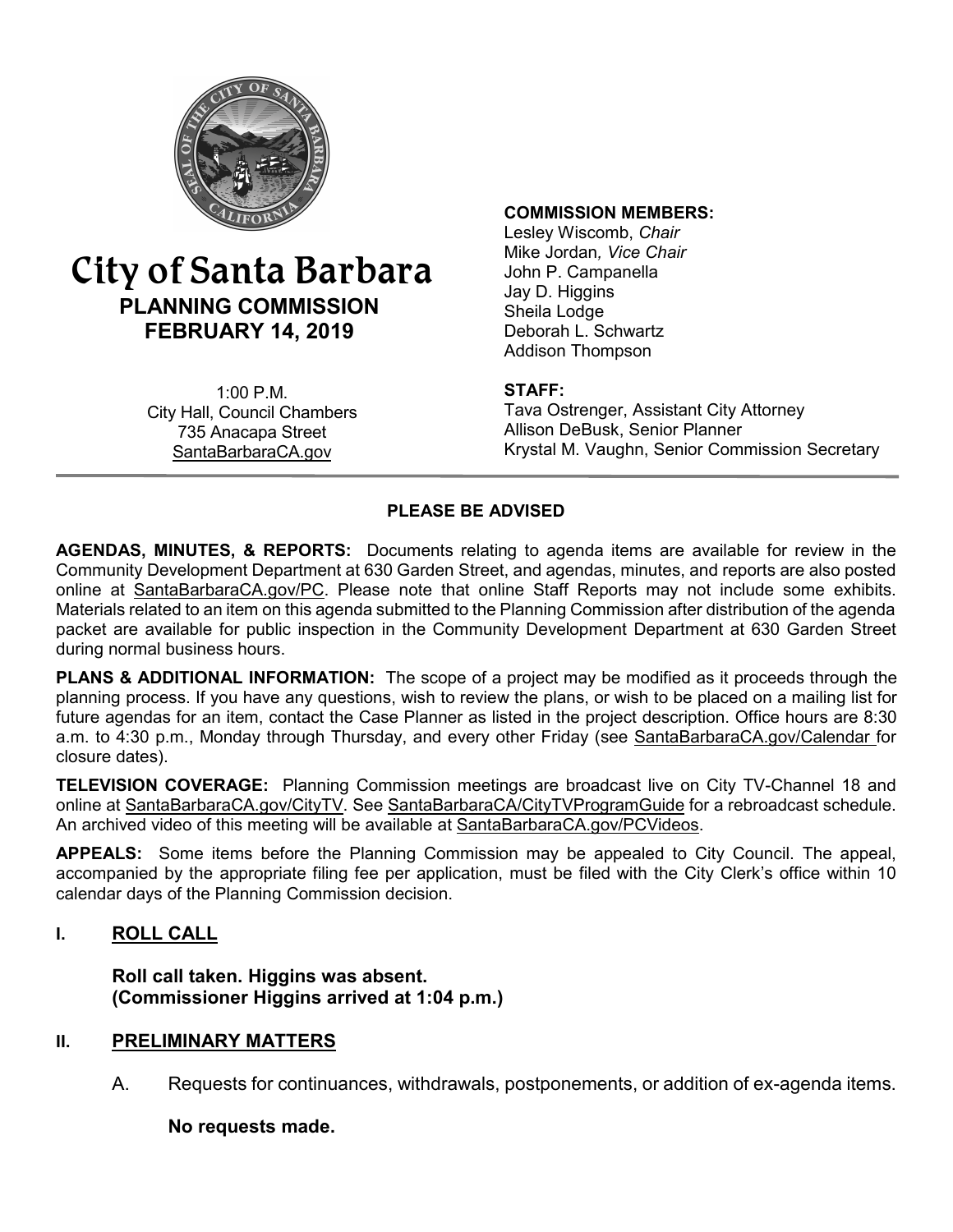B. Announcements and appeals.

#### **Announcements made.**

- C. Review, consideration, and action on the following draft Planning Commission minutes and resolutions:
	- 1. January 17, 2019 Minutes
	- 2. PC Resolution No. 003-19 726 N La Cumbre Rd.

**Approved the minutes and resolution as presented. Thompson/Jordan Vote: 4/0 Abstain: 2 (Campanella, Lodge) Absent: 1 (Higgins)**

D. Comments from members of the public pertaining to items not on this agenda. Due to time constraints, each person is limited to two minutes.

**No one wished to speak.**

#### **III. DISCUSSION ITEM**

#### **ACTUAL TIME: 1:04 P.M.**

Staff's update on the State's 2017 Housing Legislation Package (AB 678, SB 167, SB 35, and SB 166.)

**Discussion held. Planning Commission comments made.**

### **IV. ADMINISTRATIVE AGENDA**

#### **ACTUAL TIME: 3:40 P.M.**

- A. Committee and Liaison Reports.
	- 1. Staff Hearing Officer Liaison Report

### **Report given.**

2. Other Committee and Liaison Reports

**Reports given.**